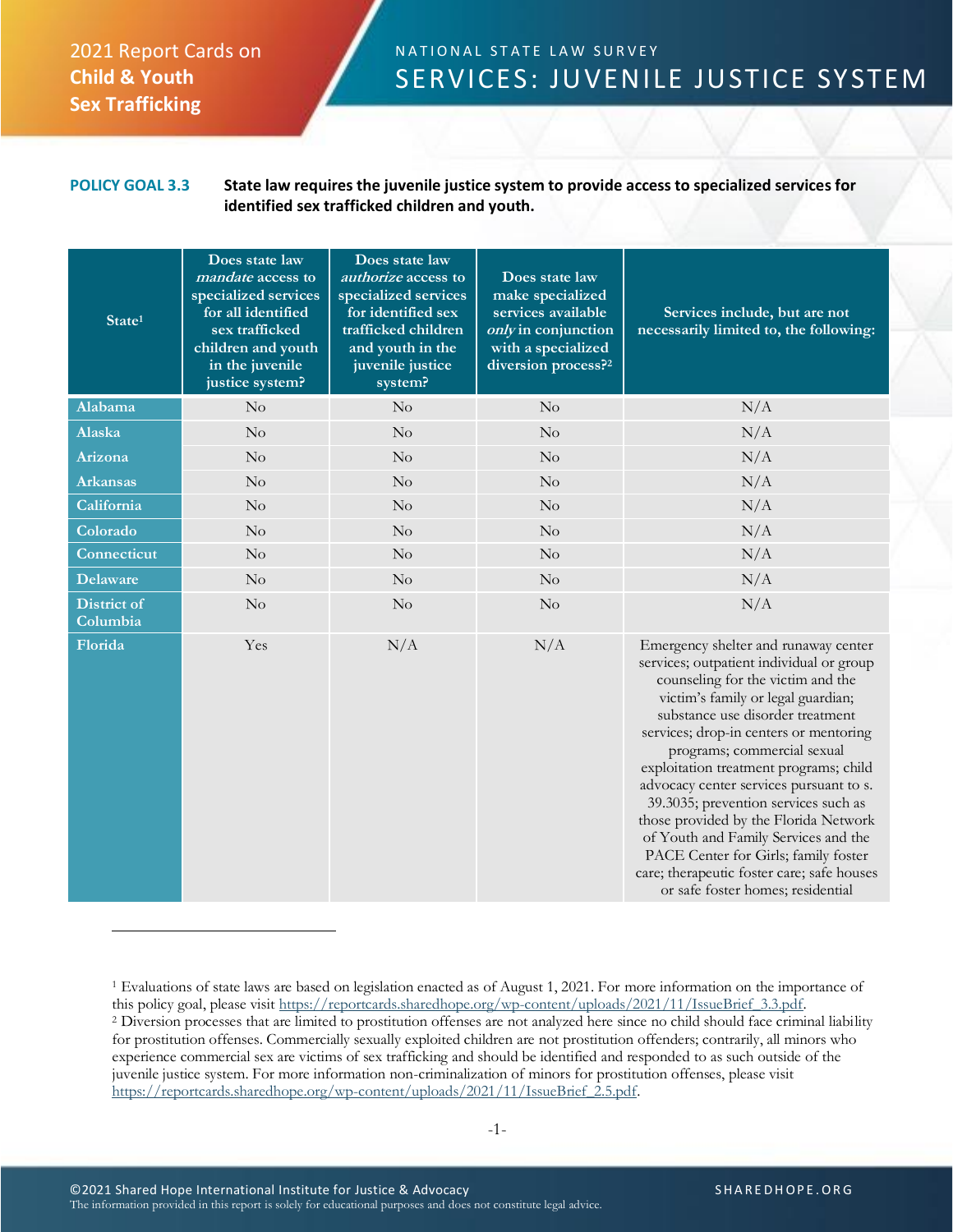| $\overline{\text{State}^1}$ | Does state law<br><i>mandate</i> access to<br>specialized services<br>for all identified<br>sex trafficked<br>children and youth<br>in the juvenile<br>justice system? | Does state law<br>authorize access to<br>specialized services<br>for identified sex<br>trafficked children<br>and youth in the<br>juvenile justice<br>system? | Does state law<br>make specialized<br>services available<br>only in conjunction<br>with a specialized<br>diversion process? <sup>2</sup> | Services include, but are not<br>necessarily limited to, the following:                                                                                                                                                                                                           |
|-----------------------------|------------------------------------------------------------------------------------------------------------------------------------------------------------------------|---------------------------------------------------------------------------------------------------------------------------------------------------------------|------------------------------------------------------------------------------------------------------------------------------------------|-----------------------------------------------------------------------------------------------------------------------------------------------------------------------------------------------------------------------------------------------------------------------------------|
|                             |                                                                                                                                                                        |                                                                                                                                                               |                                                                                                                                          | treatment programs; and employment or<br>workforce training                                                                                                                                                                                                                       |
| Georgia                     | No                                                                                                                                                                     | $\rm No$                                                                                                                                                      | $\rm No$                                                                                                                                 | N/A                                                                                                                                                                                                                                                                               |
| Hawaii                      | No                                                                                                                                                                     | No                                                                                                                                                            | No                                                                                                                                       | N/A                                                                                                                                                                                                                                                                               |
| Idaho                       | No                                                                                                                                                                     | $\rm No$                                                                                                                                                      | Yes                                                                                                                                      | Comprehensive case management;<br>integrated mental health and chemical<br>dependency services, including<br>specialized trauma recovery services;<br>education and employment training<br>services; and off-site specialized services,<br>as appropriate                         |
| <b>Illinois</b>             | No                                                                                                                                                                     | No                                                                                                                                                            | $\rm No$                                                                                                                                 | N/A                                                                                                                                                                                                                                                                               |
| Indiana                     | No                                                                                                                                                                     | No                                                                                                                                                            | $\rm No$                                                                                                                                 | N/A                                                                                                                                                                                                                                                                               |
| Iowa                        | $\rm No$                                                                                                                                                               | $\rm No$                                                                                                                                                      | $\rm No$                                                                                                                                 | N/A                                                                                                                                                                                                                                                                               |
| <b>Kansas</b>               | $\rm No$                                                                                                                                                               | No                                                                                                                                                            | $\rm No$                                                                                                                                 | N/A                                                                                                                                                                                                                                                                               |
| Kentucky                    | Yes                                                                                                                                                                    | N/A                                                                                                                                                           | N/A                                                                                                                                      | Not specified                                                                                                                                                                                                                                                                     |
| Louisiana                   | $\rm No$                                                                                                                                                               | No                                                                                                                                                            | $\rm No$                                                                                                                                 | N/A                                                                                                                                                                                                                                                                               |
| Maine                       | $\rm No$                                                                                                                                                               | $\rm No$                                                                                                                                                      | $\rm No$                                                                                                                                 | N/A                                                                                                                                                                                                                                                                               |
| Maryland                    | Yes                                                                                                                                                                    | N/A                                                                                                                                                           | N/A                                                                                                                                      | Safety planning; emergency response;<br>basic living needs, not including housing;<br>trauma counseling and mental health<br>services; drug and alcohol abuse<br>treatment; legal services; victim<br>advocacy; case management; and<br>designation of regional navigators        |
| <b>Massachusetts</b>        | No                                                                                                                                                                     | Yes <sup>3</sup>                                                                                                                                              | N/A                                                                                                                                      | N/A                                                                                                                                                                                                                                                                               |
| Michigan                    | $\rm No$                                                                                                                                                               | $\rm No$                                                                                                                                                      | $\rm No$                                                                                                                                 | $\rm N/A$                                                                                                                                                                                                                                                                         |
| Minnesota                   | $\rm No$                                                                                                                                                               | No                                                                                                                                                            | $\rm No$                                                                                                                                 | N/A                                                                                                                                                                                                                                                                               |
| Mississippi                 | $\rm No$                                                                                                                                                               | No                                                                                                                                                            | $\rm No$                                                                                                                                 | N/A                                                                                                                                                                                                                                                                               |
| Missouri                    | $\rm No$                                                                                                                                                               | Yes                                                                                                                                                           | N/A                                                                                                                                      | Case management; emergency temporary<br>housing; health care; mental health<br>counseling; alcohol and drug addiction<br>screening and treatment; language<br>interpretation and translation services;<br>English language instruction; job<br>training; and placement assistance |
| Montana                     | $\rm No$                                                                                                                                                               | No                                                                                                                                                            | $\rm No$                                                                                                                                 | N/A                                                                                                                                                                                                                                                                               |

<sup>3</sup> Although the Department of Children and Families must provide specialized services to sexually exploited children who are "taken into custody by law enforcement or are identified by the department as sexually-exploited children, for the duration of any legal or administrative proceeding in which they are . . . [the] defendant . . . , " Massachusetts law does not require the juvenile justice system to identify and refer child sex trafficking victims to services. Mass. Gen. Laws ch. 119, § 39K(a)–(e) (Sexually exploited children – Child welfare services).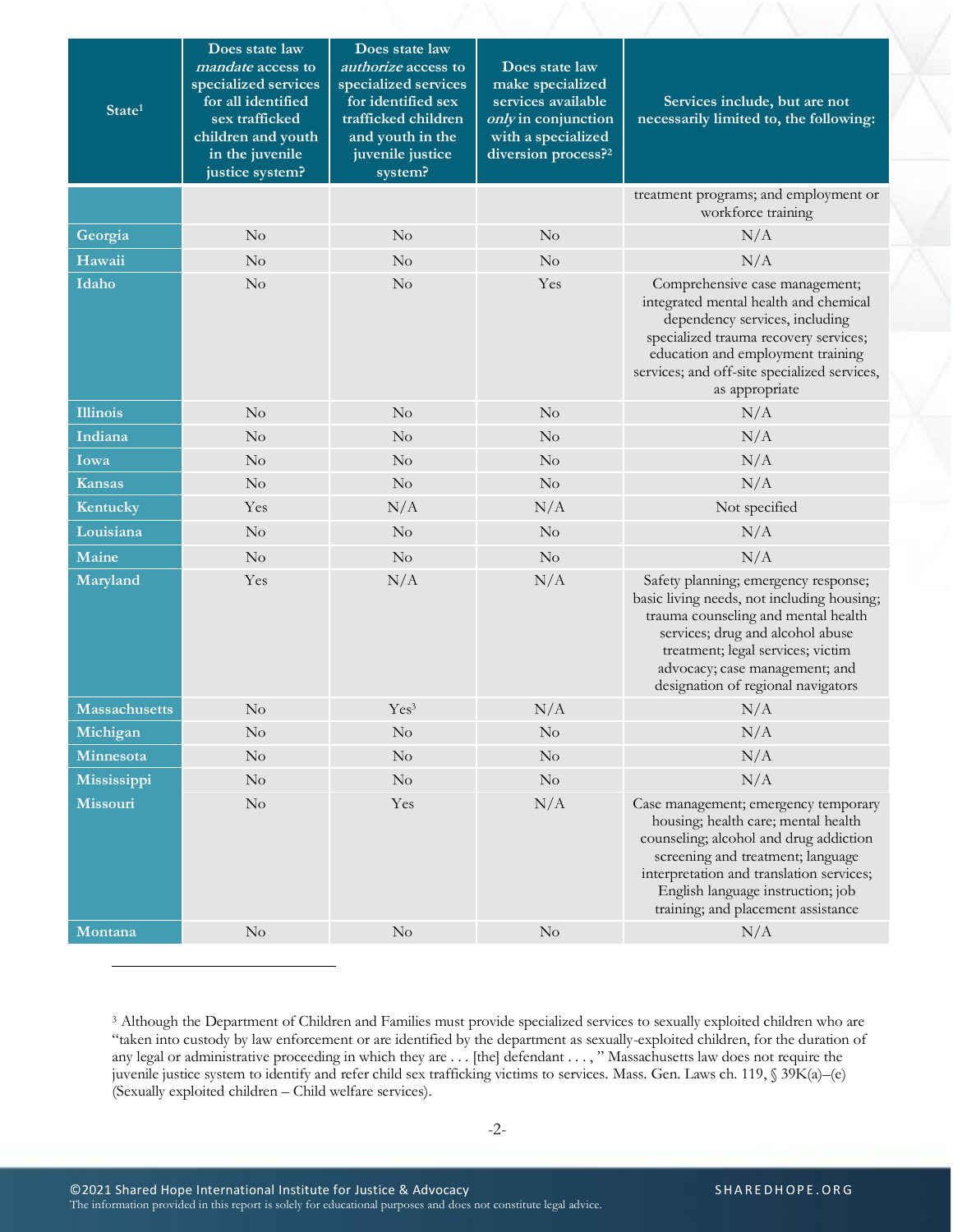| State <sup>1</sup>       | Does state law<br><i>mandate</i> access to<br>specialized services<br>for all identified<br>sex trafficked<br>children and youth<br>in the juvenile<br>justice system? | Does state law<br><i>authorize</i> access to<br>specialized services<br>for identified sex<br>trafficked children<br>and youth in the<br>juvenile justice<br>system? | Does state law<br>make specialized<br>services available<br>only in conjunction<br>with a specialized<br>diversion process? <sup>2</sup> | Services include, but are not<br>necessarily limited to, the following:                                                                                                                                                                                                                                                                                                                                      |
|--------------------------|------------------------------------------------------------------------------------------------------------------------------------------------------------------------|----------------------------------------------------------------------------------------------------------------------------------------------------------------------|------------------------------------------------------------------------------------------------------------------------------------------|--------------------------------------------------------------------------------------------------------------------------------------------------------------------------------------------------------------------------------------------------------------------------------------------------------------------------------------------------------------------------------------------------------------|
| Nebraska                 | No                                                                                                                                                                     | $\rm No$                                                                                                                                                             | $\rm No$                                                                                                                                 | N/A                                                                                                                                                                                                                                                                                                                                                                                                          |
| <b>Nevada</b>            | No                                                                                                                                                                     | Yes <sup>4</sup>                                                                                                                                                     | N/A                                                                                                                                      | Not specified                                                                                                                                                                                                                                                                                                                                                                                                |
| <b>New</b><br>Hampshire  | $\rm No$                                                                                                                                                               | No                                                                                                                                                                   | No                                                                                                                                       | N/A                                                                                                                                                                                                                                                                                                                                                                                                          |
| New Jersey               | No                                                                                                                                                                     | No                                                                                                                                                                   | $\rm No$                                                                                                                                 | N/A                                                                                                                                                                                                                                                                                                                                                                                                          |
| New Mexico               | No                                                                                                                                                                     | No                                                                                                                                                                   | No                                                                                                                                       | N/A                                                                                                                                                                                                                                                                                                                                                                                                          |
| New York                 | $\rm No$                                                                                                                                                               | No                                                                                                                                                                   | No                                                                                                                                       | N/A                                                                                                                                                                                                                                                                                                                                                                                                          |
| <b>North</b><br>Carolina | No                                                                                                                                                                     | No                                                                                                                                                                   | No                                                                                                                                       | N/A                                                                                                                                                                                                                                                                                                                                                                                                          |
| North Dakota             | $\rm No$                                                                                                                                                               | Yes                                                                                                                                                                  | N/A                                                                                                                                      | Not specified                                                                                                                                                                                                                                                                                                                                                                                                |
| Ohio                     | No                                                                                                                                                                     | No                                                                                                                                                                   | Yes                                                                                                                                      | Placement and services, including<br>engagement in trauma-based behavioral<br>health services or education activities                                                                                                                                                                                                                                                                                        |
| <b>Oklahoma</b>          | No                                                                                                                                                                     | No                                                                                                                                                                   | $\rm No$                                                                                                                                 | N/A                                                                                                                                                                                                                                                                                                                                                                                                          |
| Oregon                   | No                                                                                                                                                                     | No                                                                                                                                                                   | $\rm No$                                                                                                                                 | N/A                                                                                                                                                                                                                                                                                                                                                                                                          |
| Pennsylvania             | No                                                                                                                                                                     | No                                                                                                                                                                   | $\rm No$                                                                                                                                 | N/A                                                                                                                                                                                                                                                                                                                                                                                                          |
| <b>Rhode Island</b>      | $\rm No$                                                                                                                                                               | No                                                                                                                                                                   | No                                                                                                                                       | N/A                                                                                                                                                                                                                                                                                                                                                                                                          |
| South<br>Carolina        | $\rm No$                                                                                                                                                               | No                                                                                                                                                                   | $\rm No$                                                                                                                                 | N/A                                                                                                                                                                                                                                                                                                                                                                                                          |
| <b>South Dakota</b>      | No                                                                                                                                                                     | No                                                                                                                                                                   | $\rm No$                                                                                                                                 | N/A                                                                                                                                                                                                                                                                                                                                                                                                          |
| <b>Tennessee</b>         | No                                                                                                                                                                     | $\rm No$                                                                                                                                                             | $\rm No$                                                                                                                                 | N/A                                                                                                                                                                                                                                                                                                                                                                                                          |
| <b>Texas</b>             | Yes                                                                                                                                                                    | N/A                                                                                                                                                                  | N/A                                                                                                                                      | Governor's Program for Victims of<br>Child Sex Trafficking: customized<br>package of services to fit the victim's<br>immediate and long-term rehabilitation<br>and treatment needs (must address all<br>aspects of the medical, psychiatric,<br>psychological, safety, and housing needs<br>of victims)<br>Trafficked Persons Program: services<br>facilitating assistance, treatment, and<br>rehabilitation |
| Utah                     | No                                                                                                                                                                     | N <sub>o</sub>                                                                                                                                                       | $\rm No$                                                                                                                                 | N/A                                                                                                                                                                                                                                                                                                                                                                                                          |
| <b>Vermont</b>           | $\rm No$                                                                                                                                                               | No                                                                                                                                                                   | $\rm No$                                                                                                                                 | N/A                                                                                                                                                                                                                                                                                                                                                                                                          |

<sup>4</sup> Pursuant to Nev. Rev. Stat. Ann. § 62C.015(4) (Treatment of child who engages in prostitution or solicitation for prostitution or who engages in certain unlawful acts in connection with commercial sexual exploitation; report of commercial sexual exploitation to agency which provides child welfare services), "A juvenile justice agency that has reasonable cause to believe that a child in its custody is or has been a commercially sexually exploited child shall report the commercial sexual exploitation of the child to an agency which provides child welfare services." However, the child-serving entity is not required to provide access to specialized services.